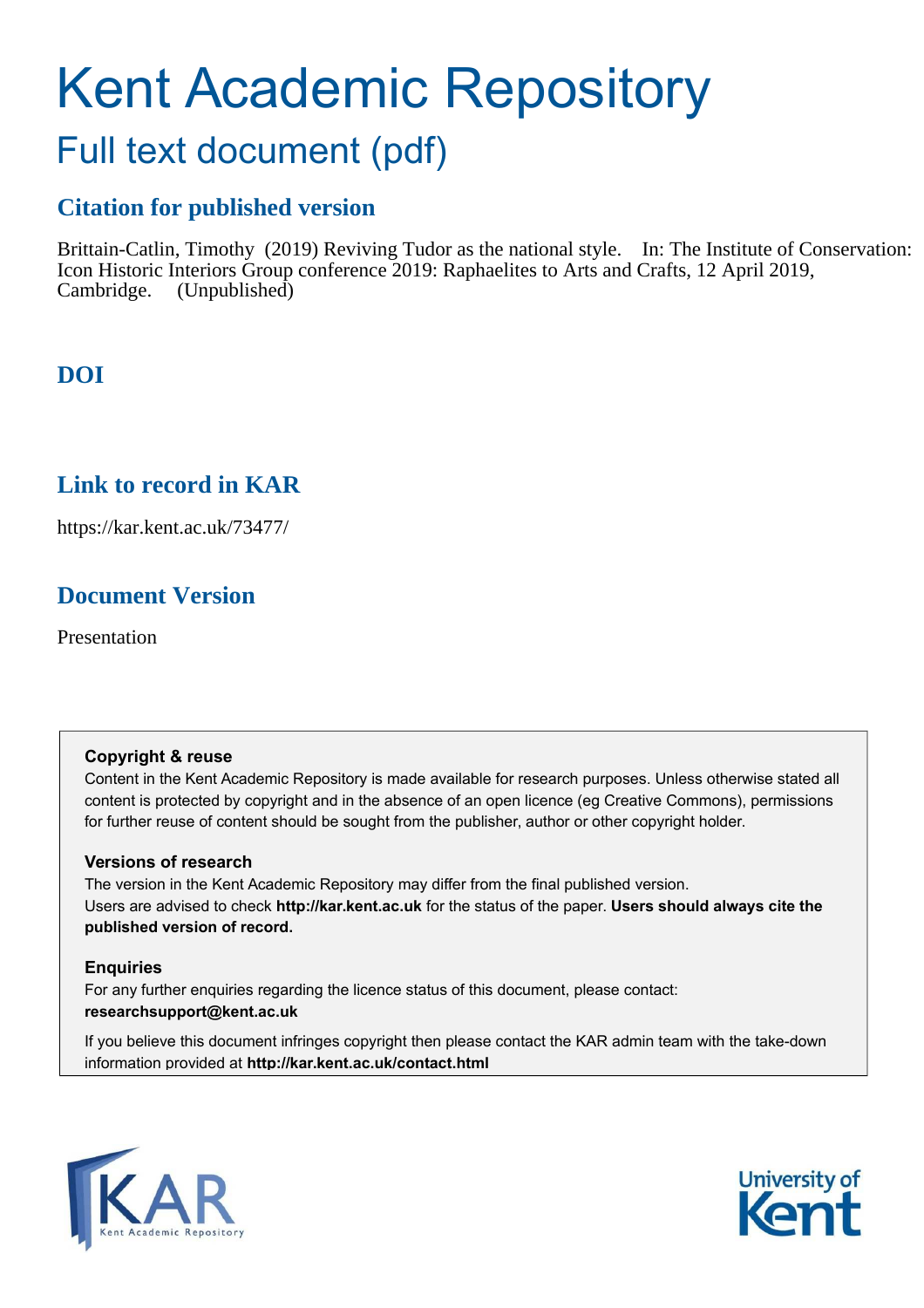#### **Reviving Tudor as the national style**

The Institute of Conservation: Icon Historic Interiors Group Conference: Pre-Raphaelites to Arts & Crafts Cambridge

12 April 2019

Timothy Brittain-Catlin

This is a talk about how it's quite possible to interpret Edwardian architecture in an unfamiliar way, and in particular how to link it to the realist movements of the high Victorian era rather than solely to the arts and crafts movement.

The last person to present a comprehensive overview of Edwardian architecture was Alastair Service in the 1970s. Since then there has been, of course, a terrific series of books on the great architects of the period – some of them the best books on British architectural history ever written. But the 1970s are a long time ago now and we can see some of the fundamental things in a different light. One of the biggest changes has been in our attitude to the gothic revival that preceded it. For a long time it was seen as a kind of romantic response to industrialisation, and that attitude produced some remarkably inaccurate architectural history. It's become clearer that whilst there were, for sure, romantics amongst its practitioners, the engine behind Pugin and others was what we now call realism – that is, a strong drive towards buildings that were not only logical and coherent in their planning and construction, but which expressed that logic and emphasised, exaggerated it – steeply pointed roofs that clearly threw off the rain, for example, as a riposte to almost flat Georgian roofs. That came as response to a long series of architects' failings in the 1820s and 1830s which seriously challenged the prestige of the profession.

One of the most perceptive writers on this realism was the late Chris Brooks. In a 1984 book called Signs of the Times, he wrote about both pre-Raphaelite painting and Pugin's architecture. One key section in it is this:

Pugin's response parallels those of Carlyle and Dickens, Ruskin and the Pre-Raphaelites both quantitatively, insisting upon the sheer amount of individual detail, and qualitatively, insisting upon the separable identity of each detail. Every element of the Pugin building is true, true to structure, to function, to material, to a religious meaning; above all, true to itself, its own isolable reality.

What he is saying is that Pugin's architecture was about assembling individual elements and drawing attention to them. And this I think turns out to be one of the keys to Edwardian architecture.

If that's the case, a study of Edwardian architecture actually starts within Pugin's own lifetime, at the end of the 1840s. This is the development by George Devey at Penshurst in West Kent called Leicester Square. What Devey did here seems to be more or less unprecedented for an architect as opposed to a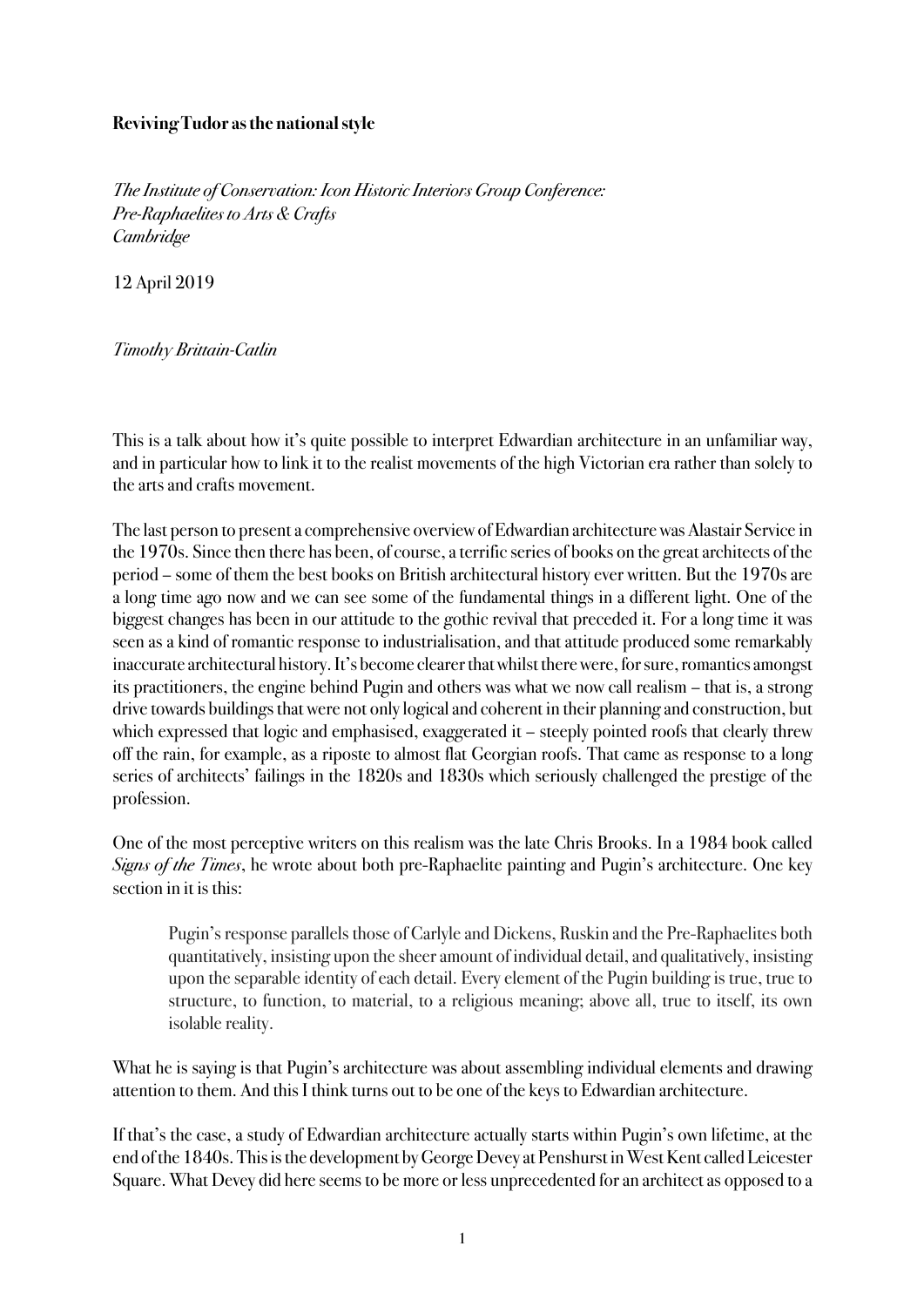rural builder. He refurbished, restored and rebuilt a set of cottages, and added new buildings to them. Of course architects have always done that, including Pugin, but the difference here is that you can't tell what is old, and what is new. Indeed, one might say that that is the whole point. What matters are the elements and how they are joined together.

Devey did this at other sites, including these two, the former saddler's shop at Penshurst, which is just around the corner from Leicester Square, and at South Park, a farm outside the village. But he designed entirely new versions of the same idea throughout his career, until his early death in 1886. Here is an example, I'm afraid from one of my own snapshots rather than from Robin Forster who is the photographer for my book. This is a corner of St Alban's Court, Nonington in East Kent, of 1875-9. What was traditionally said about this was that it was a kind of fakery, that it was meant to look as if a new house had been built on top of some old ruins. Possibly that idea might have amused Devey, but it couldn't have been further from the truth. Firstly, Devey was an austerely honest person – it was he who said of a builder's bodge of some sort that he would be 'ashamed for the birds to see it'. But more important this building draws attention to the precise detail and nature of the stone and brick, by separating out the elements in this way. We know from one of Devey's biographers that he stayed up for long nights with his client working on the design of this house. I visited it with the architect Charles Holland last year and we were pretty certain that Devey had worked out the position of every brick. This is a building that illustrates Chris Brooks' 'own isolable reality' better than anything else.

Now, there's something else to say about Devey before moving on to the picture of Edwardian domestic architecture more generally, and that is that C.F.A. Voysey trained under him. Modernist architectural history likes to say that Voysey picked up his white buildings and sparse details from Saxon Snell, a hospital architect. But Voysey worked for Snell for a very short period, whereas he was with Devey for a number of years, up the point when Devey entrusted him with his own jobs. Not only in his early career but intermittently even during the prime of his white period, Voysey designed houses in a Devey manner, using different types of building material and joints in timber and brick diaper work. The conclusion I came to was that Voysey devised his white backgrounds as a way of emphasising the small number of perfect details on them. Thus eaves brackets, subtle window jamb and cill sections and so on stand out more when they are placed against a white background. This is an advanced form of Deveyism, I think. Both Devey and then Voysey were held in exceptionally high esteem by the architectural periodicals of their day, and I would say for similar reasons, even if contemporary architects, as usual, were unable to put into words what these were.

And what were these details? They were Tudor. It's possible to make an argument that Voysey's work across the long Edwardian period, from the 1890s up to the Great War, was essentially Tudor. Think of the grotesque faces he used as brackets, for example, such as these at Perrycroft of 1893-1894 outside Great Malvern. A way of designing that makes construction obvious is an essentially Tudor attribute. I'm not intended to belittle the sophistication of Tudor carpentry when I say that it looks like – looks like – anyone with a hammer and nails, and some degree of coordination could build those timber frames. No one would say that about either a gothic building of any quality or, of course, a polished eighteenth-century baroque or Palladian one. And just as in pre-Raphaelite painting, these real things often carried allegorical meanings. It's easy to see therefore why this type of building appealed to late Victorian and Edwardian Liberals who campaigned for land reform, what is sometimes called the 'four acres and a cow' movement. You can somehow see the smallholder building his house like this, and also as a political statement, because Tudor England meant for everyone Protestant England. The question of land reform is a very big one, but I'll summarise it here by saying firstly that it is not surprising that Tudor imagery appealed to the reformers, and secondly that a very large number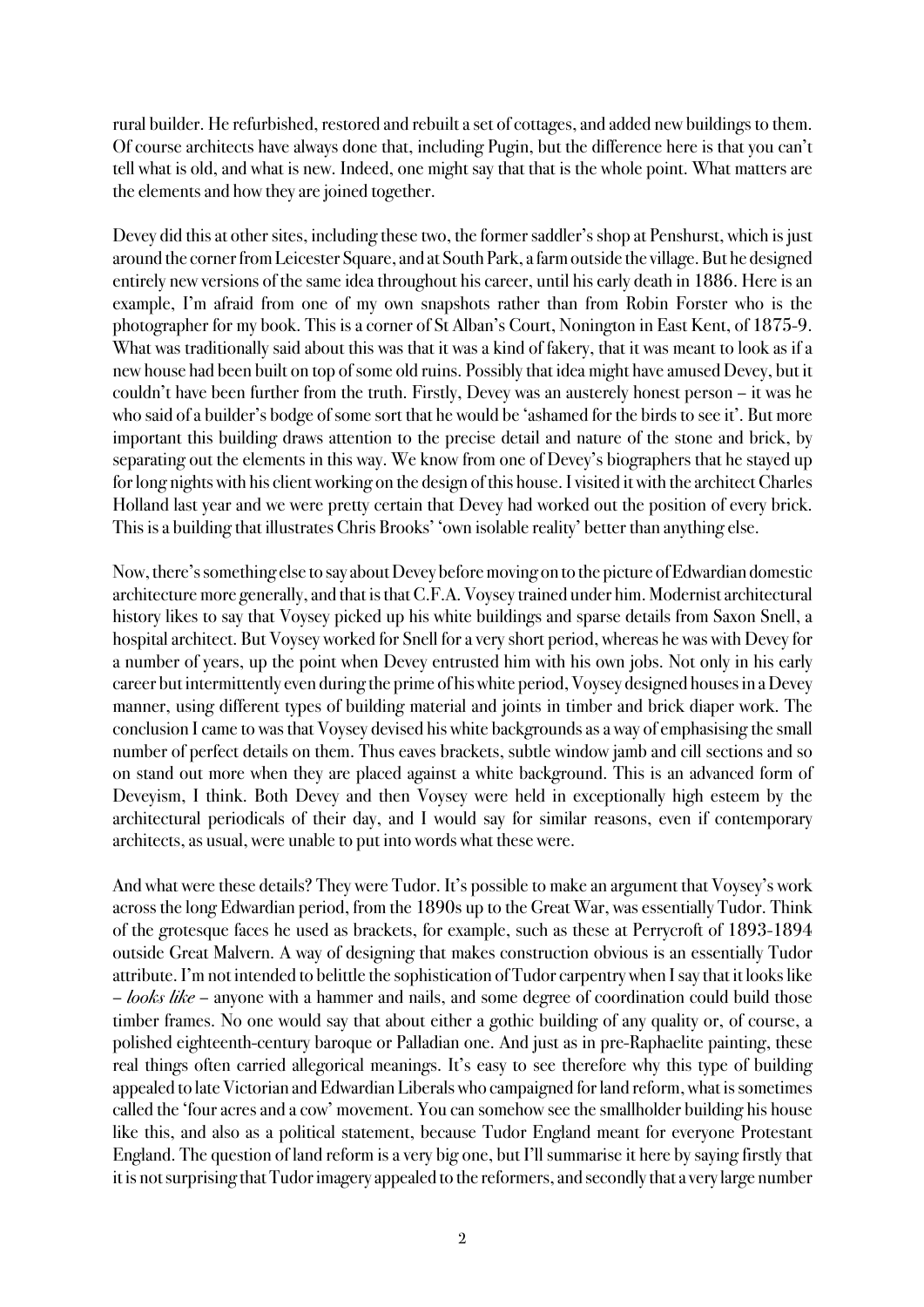of Liberal Party politicians built Tudor houses in the Edwardian era. Both Devey and Voysey built repeatedly for Liberal MPs.

The Pugin – Devey – Voysey axis lays, I would say, the conceptual framework for Edwardian realist building. Nothing much would be known about it, however, but for the work of two quite exceptionally perceptive critics who wrote for *Country Life* which in its early years was pretty much a Liberal Party publication. You'll find almost nothing of any practical help if you stick to the Architectural Review, the *RIBA Journal*, the *Builders' Journal* and so on: in fact I think it's fair to say that the great designers of the arts and crafts period, Professor Prior, Professor Lethaby, Professor Ricardo, and so on, were quite exceptionally bad in grasping what they themselves were doing – Lethaby and Prior in particular could ramble on for hours about beauty and truth and nice plates and folk dancing and so on without actually saying anything, but often succeeding in saying things that were demonstrably untrue even of their own work. M.H. Baillie Scott provided an excellent example of this when he wrote in 1906 that 'the modern Jacobean room … must necessarily be a failure', and yet he was designing beautiful ones himself all through the decade, and later. If you wanted to see how Devey ideas turned themselves into the mainstream of Edwardian domestic architecture, the people to go to are H. Avray Tipping and from about 1910 Lawrence Weaver, the architectural writers of *Country Life*.

Country Life wrote for landed estate owners who were confronted with everyday problems of housing agricultural workers. These were, in equal measures, a flight from the countryside into the towns at times of economic recession, and the costs of maintaining or upgrading existing housing. Perhaps on a broader level some landowners were worried too about the land reform movement challenging the ownership of their estates, wanting to break them up, to tax them punitively, to use the resentment of workers as a way of disrupting their management. At the same time, the building byelaws, which had been devised for urban conditions, made it very difficult to refurbish, upgrade or even retain old cottages in any economically feasible way. If you look at Ordnance Survey maps of the period you can see strangely alien rectangular blocks floating about in the countryside, because the easiest way of housing your workers was to build a bye-law compliant urban terrace.

Country Life addressed this is a directly rational, real way, with calculations for the costs of buildings and rebuilding, and by enthusiastic and realistic coverage of attempts, such as by the Spectator magazine, to sponsor the design and building of cheap cottages. It achieved the extraordinary feat of combining this hard-headed economic attitude with the projection of a sentimental image of old England – for example, the repeated references to the association of Tudor England with cheering hospitality whether grand or modest, or to picturesque scenes from the Protestant Netherlands. The magazine also published many, many details of Tudor houses large and small, which meant that architects had a ready supply of authentic sources – and this was as important as the accurate, 'scientific' publications of John Britton had been to the early gothic revivalists.

The public interest generated by this type of approach resulted in the sponsorship by three Liberals, led by the MP Herbert Raphael, to build on his own land at Gidea Park a kind of model village of Tudor cottages, which were on the one hand very cheap, £375 or £500, and on the other, extremely sophisticated and rational in their design, with plenty of storage, no front parlours and kitchens separated from living rooms. This was a competition and it attracted a great deal of public interest. Many architects who went on to be well known, for example Clough Williams Ellis, Philip Tilden and Thomas Millwood Wilson, who designed a large number of Lloyds Bank branches, first made their name there. Baillie Scott, already well known, produced a pair of cottages – a £375 one and a linked £500 one, which were the stars of the show. Lawrence Weaver wrote that it was 'almost impossible to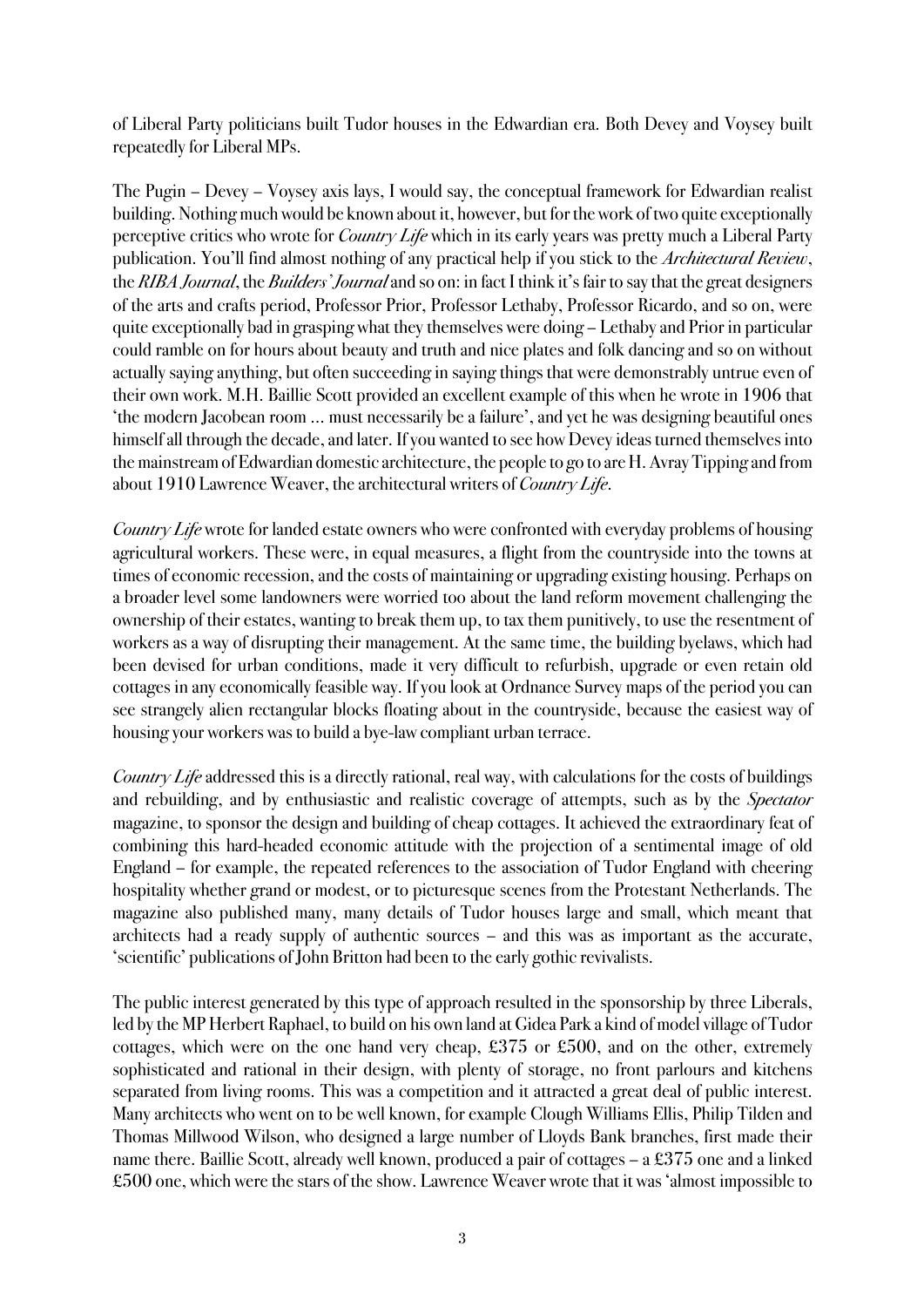over-rate the value' of the scheme, traces of which emerged in England suburban housing across the whole country for decades afterwards, and which re-emerged in housing after a brief hiatus in the 1960s and 1970s.

These are some of the conceptual and political approaches to architecture, and the same ideas lay behind the much bigger and more photogenic houses about which Tipping and Weaver wrote weekly. Tipping was an enthusiastic member of the Society for the Protection of Ancient Buildings, so it is at first sight surprising that in practice he certainly didn't promote the central SPAB shibboleth of making a distinction between old and new work. One of the most telling examples of this came in the course of his description of a place called Tudor House in Broadway, which was being restored and remodelled by Charles Mallows. Mallows had taken a fragment of an old baluster and from this generated the design of a new staircase balustrade, rather as if he had done this from the DNA of the house. He had gone back into the Tudor history of the building and remade it, as if the hated eighteenth century had never happened. In fact Tipping was positively delighted when in the case of one house, a large wing by Smirke was demolished to be replaced by a vernacular Tudor one by, I think, Walter Brierley. Only the quality of the thing mattered, not the date, a realist, rationalist attitude.

Vann is the ultimate example of an Edwardian house that mixed old and new to the extent that you can't tell which is which, and that it doesn't matter. This is the house designed for himself and his family by W.D. Caröe in an isolated spot near Hambledon in Surrey in 1907. Some parts of the house that you can see here are Tudor, and just off to the left is a seventeenth-century brick extension. Caröe had to reorganise the internal structure in some places, but in others he introduced both matching and contrasting elements, or ones that he found complementary to his idea of the house and its original craftsmanship, such as a Jacobean ceiling added to the sitting room. Most famously, he turned the old barn into a large billiard room for entertaining. In this new space he repurposed or relocated parts of the original structure in ways that builders had always done, but which would have been anathema to SPAB. Vann was used as Howards End in the recent BBC adaption, and since the novel was written in the same year that it was designed, it could hardly have been more appropriate, because it is clearly an Edwardian idea of what a perfect Tudor house should look and feel like.

Weaver published a book just before the War with a whole series of medium-sized or large houses such as Vann which had been remodelled in similarly tactful ways. Another of his examples was the Wharf, a sixteenth or seventeenth-century riverside barn that had been made into what she called a 'studio' for Margot Asquith, the prime minister's wife, by the architect Walter Cave, possibly the first 'barn conversion' in the modern sense. It's quite symbolic of how Tudor architecture, or at any rate buildings that looked Tudor, was loaded politically in the ear in which a Liberal government was promoting the carving up of large estates to form smallholdings at favourable rates to tenant farmers, and the very first steps towards national town planning legislation. This one, also in Weaver's book is by Andrew Prentice, a Scot who also made a name for himself as the designer of interiors for passenger liners, is called Orchard Farm, Broadway, which had been built around 1720 in a manner 'oblivious of the neoclassic fashions which had entirely captured architecture in most parts of the country' as Weaver write approvingly. Prentice reorganised the interior and added a modern kitchen wing for Lady Maud Bowes Lyon, and turned its barn into a music room, actually a couple of years in advance of Vann. In fact Prentice is an example of an architect who could be better known, because he excelled at the Edwardian skill of going back into the history of a building and finding out the architectural facts about it, as it were, and then remaking its history. This is a house called The Retreat, at Lakenheath for a Liberal MP called Sir William Dunn.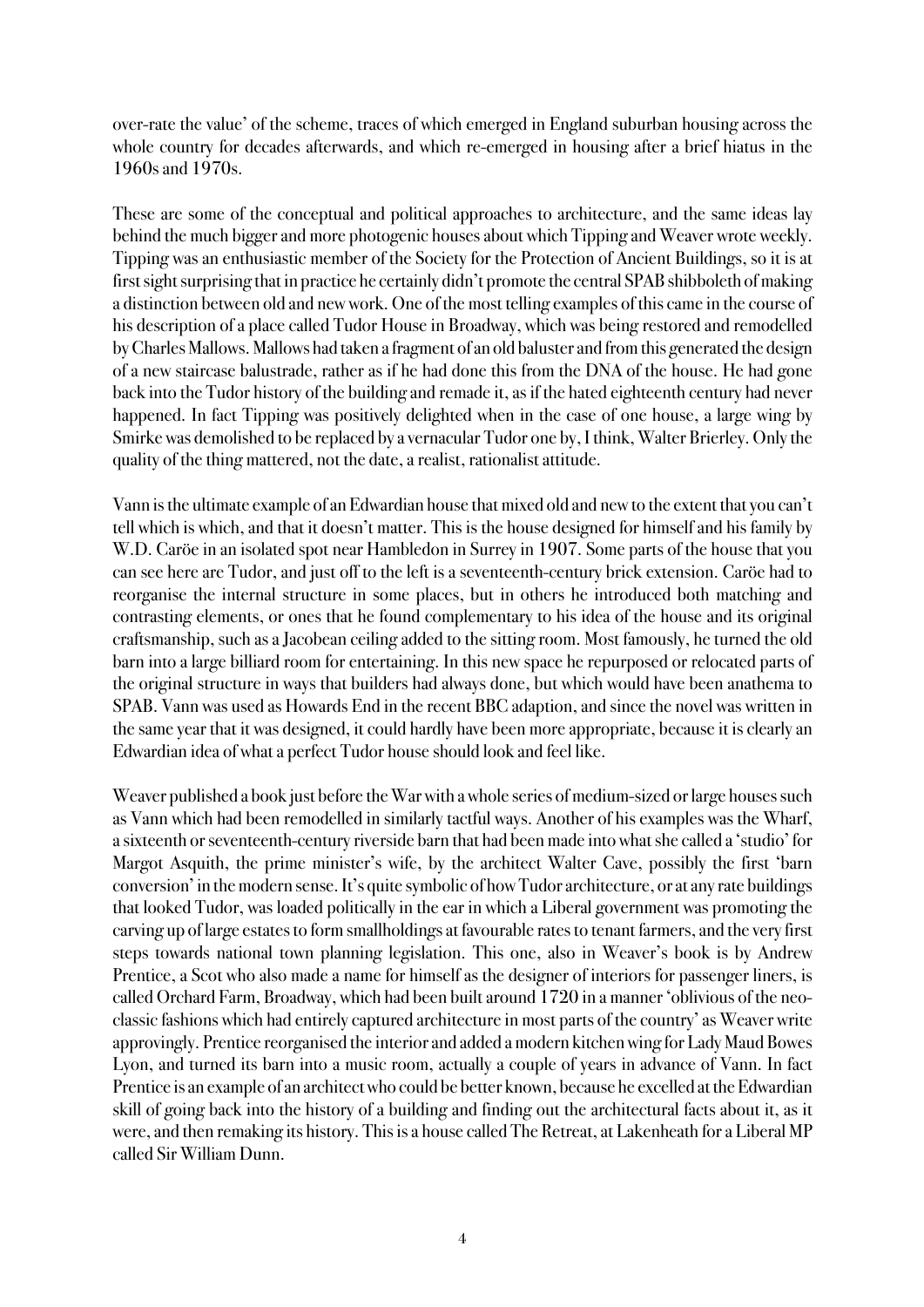There was a lot of remaking the past going on in Edwardian culture. We all know the story of George Bernard Shaw's *Pygmalion*, of 1912, in which the flower girl Eliza Doolittle is remade into someone else. In fact I like to think that those remade Edwardian cottages are Elizas, scrubbed up and represented as what they should have been in the first place but never actually were. One sees it in children's literature, too, most strikingly in E. Nesbit's stories where boys and girls come and go between the ugly present and an idealised Tudor past which means, as with the architects' new or renovated Tudor houses, that some kind of backstory needs to be invented for the missing centuries. Some architects in this period designed houses that actually looked as if they had been constructed irregularly at different times. This is The Croft in Totteridge, designed for himself in the 1890s by Thomas Collcutt, best known as the architect of the Savoy hotel and the Palace Theatre, originally the Royal English Opera House. As with many other Edwardian houses, it was built as part of a cluster by a golf course. It is in terrific condition and it's more obvious when one is standing in front of it that some parts, for example a corridor to the kitchen, were intended to look as if they had been added over the centuries.

Interestingly enough, Hermann Muthesius' famous *Das Englische Haus*, which is a masterpiece of rational analysis, ends with this and one other house by Collcutt, so he evidently recognised its significance. Yet somehow this whole theme of Edwardian thinking about architecture seems to have got lost relative to the rest of Muthesius' message, which had so big an impact on European architecture. Yet Muthesius was rooted in exactly the same spot as the *Country Life* writers, naming Philip Webb and Norman Shaw as the most significant designers of the pre-Edwardian period and their remodelled houses such as Great Tangley and Chesters as the best examples of their work. Webb in particular took ideas from houses of all periods and combined them to make them new, something that Edwin Lutyens, when he first came upon it, found revelatory.

In fact one can look at this background information on Edwardian architecture and re-evaluate the role that Lutyens played in it. There isn't any denying that this was an architect of exceptional talent who put ideas together in an extraordinarily appealing way. But at the same time it is clearly the case that he was drawing hard on the ideas around him – in other words, the way to look at him is as an exceptional designer who worked within the context of ideas devised by others, rather than as an innovator.

In fact almost everything he did in this period was simply a better version of what someone else had done. The place to start to look at this is his work with old buildings. It doesn't take long to realise that avery large number of his well known projectsare remodellings: Lindisfarne and Great Dixter, Temple Dinsley, Abbotswood and Canons Ashby and so on. At Great Maytham, Lutyens remodelled a house of 1720 – as Weaver perceptively put it, he 'picked up the thread' from where its original builder had let go of it, and gone somewhere else with it. At Tigbourne Court he borrowed a motif he would have seen, probably more than once in the articles on South Wraxhall manor house in Country Life, which is the insertion of a classical loggia into a Tudor block. Lutyens made a great deal of use of the Wealden type of house – for example, at Munstead Wood – but so did everyone else in this period, from Baillie Scott to provincial architects who never strayed beyond their own suburbs. In fact, many other architects were doing what Lutyens famously did at Fulbrook, one of his early Wealden-type Tudor houses, which was to insert a white classical interior into it. At Folly Farm in Berkshire he played around with the dates of the various wings. It's well known that his Tudor wing was built after his William and Mary one, but it's also the case that this itself was attached to an earlier cottage. So the house went backwards and forwards in time, and what that tells me is that it was the fabric, the constructional details, that mattered, and that's Devey's realism again. In fact at Marsh Court Lutyens